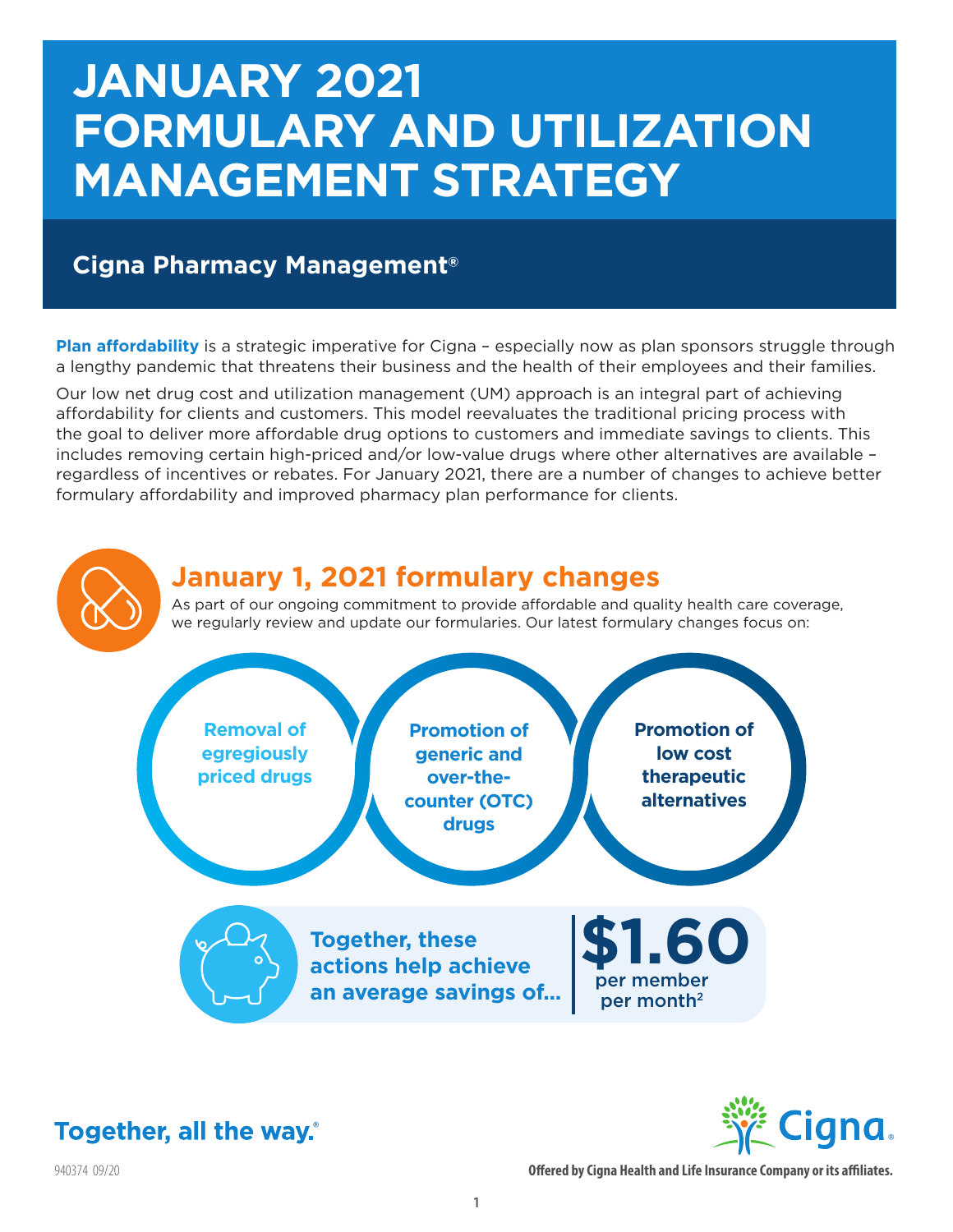# **Summary of January 1, 2021 formulary changes3**

Below are examples of drug classes targeted as part of our formulary changes process for January 2021. These highlights do not reflect the entire list of Cigna's formulary changes. For drug-specific changes, please request a customer formulary change flyer.

#### **These changes apply to Cigna's Standard, Performance, Value and Advantage formularies, as noted.**

#### **Removal of egregiously priced drugs**

We lower overall claims costs by removing the following drugs with hyper-inflated costs from our formularies, regardless of drug company incentives.

## **Topical corticosteroids**

Most customers use one time and only 10 percent continue to use these drugs after 30 days. We will remove a number of high cost drugs from our Standard, Performance, Value and Advantage formularies<sup>1</sup> and will offer lower-cost generics. Some examples are: Cordran, Olux, Apexicon, hydrocortisone butyrate lotion.

# **Other categories**

We will remove these seven drugs from our Standard, Performance, Value and Advantage formularies<sup>1</sup> because they have significant cost inflation or are otherwise inappropriately priced compared to alternative products:

- › Butalbital/acetaminophen 50-300 tablet headaches
- › Condylox gel anogenital warts
- › Noxafil tablet oral antifungal, multisource brand
- › Pregenna and Trinaz prenatal vitamins
- **Taperdex 7-day dose pack of dexamethasone** (steroid)
- › Xolegel topical antifungal

#### **Promotion of generic and OTC drugs**

New generics to market create opportunity to use lower cost to improve medication adherence. We will initiate the following edits for these drugs/ conditions:

## **Albuterol inhalers**

New generics introduced in 2020 open the opportunity to move customers away from highercost brands. All available generic products will be covered across all formularies on tier one. All brands will be not covered across all formularies.<sup>1</sup>

## **Anticonvulsants**

Many of these branded products are already off formulary to promote generic usage. We will update our UM strategy to require use of generics for all indications, including seizure.

#### **Dry eyes**

Consistent with Cigna's low net drug cost formulary approach, we will promote Restasis as our preferred product (generic anticipated in 2021), and remove the following branded drugs from our Value and Advantage formularies:<sup>1</sup>

#### **> Cequa** > Restasis Multidose > Xiidra

#### **Glaucoma**

We will make the following formulary changes to help promote use of generic alternatives:

- **> Lumigan -** We will remove this drug from our Standard and Performance formularies.<sup>1</sup>
- › Travatan Z, Zioptan, Xalatan, Xelpros We will remove these drugs from our Standard, Performance, Value and Advantage formularies.<sup>1</sup>

## **Non-sedating antihistamine (NSA), now called "Allergy"**

For Value and Advantage formularies, the Allergy class is standardly excluded as over-the-counter (OTC) alternatives are available. This category will exclude two additional classes with OTC alternatives: Nasal steroids and topical eye antihistamines. Clients can elect to add back coverage of generics within this drug class.

- 1. Nasal steroids For Value and Advantage formularies, we will promote the use of OTC alternatives (including those for children) for these drugs:
- › Beconase AQ, Qnasl, Qnasl Children, Omnaris, Zetonna, flunisolide, fluticasone Prop, Xhance, mometasone Fur, Nasonex – We will exclude these drugs from coverage for Value and Advantage formularies.<sup>1</sup>
- › Flunisolide, fluticasone, mometasone We will add these drugs to our Allergy generic buy-up.
- 2. Topical eye antihistamines We will promote the use of OTC alternatives. Allergy coverage will include generic products (azelastine, epinastine). We will exclude the following from coverage for Value and Advantage formularies:<sup>1</sup>
- 
- **>** azelastine > azelastine > Lastacraft > Depreve<br>> Pazeo > > epinastine > Deprevate  $\rightarrow$  epinastine
-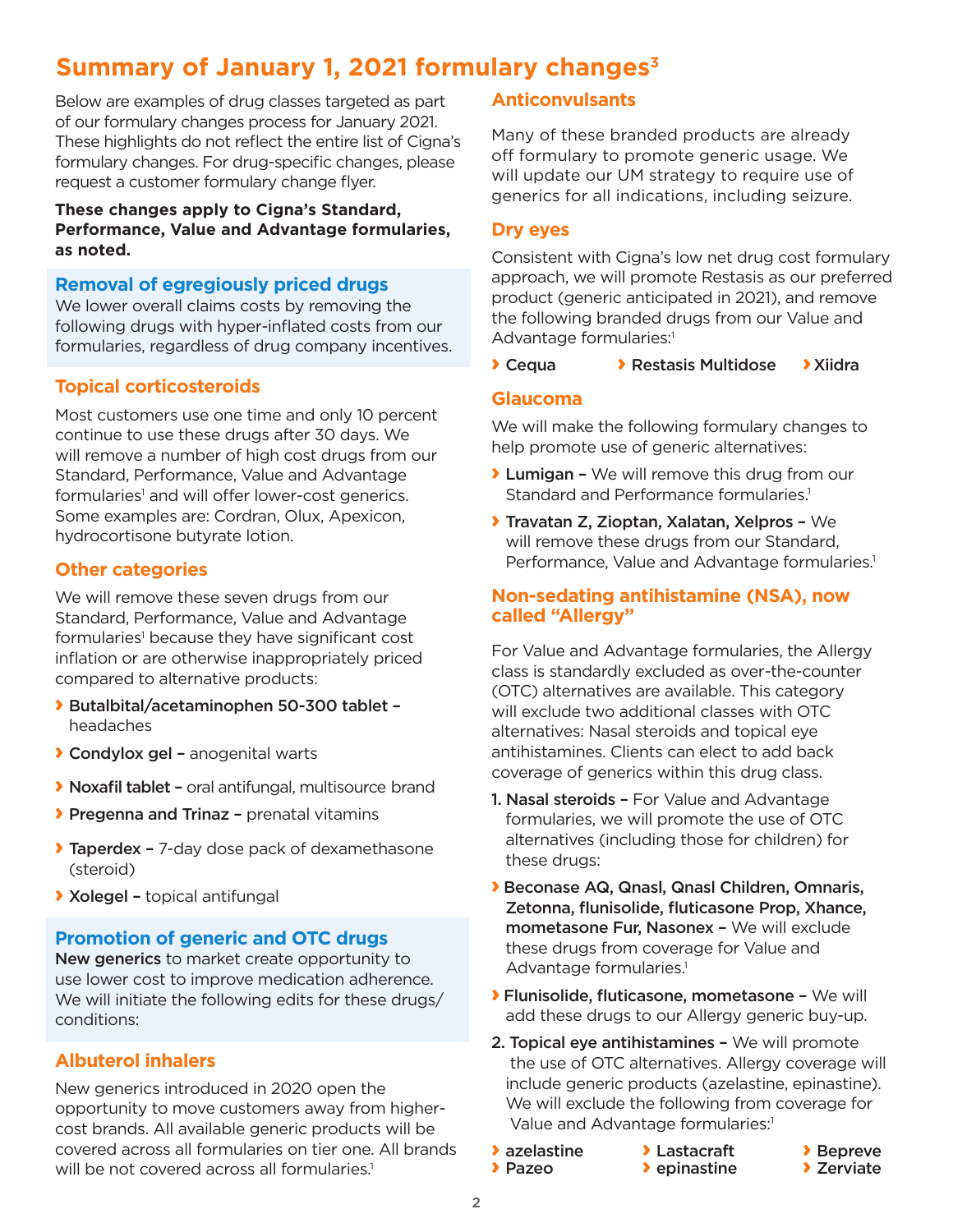# **Oral contraceptives**

We will promote generics and drug list alternatives from the Patient Protection and Affordable Care Act Preventive Drug Program. We will remove the following brand drugs from our Value and Advantage formularies:<sup>1</sup>

**>** Balcoltra **>** Slynd

- › Natazia › Taytulla
- 
- **Promoting generics**

For clients choosing Member Pay Difference and Mandatory Generics programs to promote generics, we will move these drugs from preferred brand to non-preferred brand and apply additional cost at point-of-service for customers who choose brand:

- › Amicar solution Applies for Standard formulary only.
- › Lotemax 0.5% drops Applies for Standard and Performance formularies.
- › Megace ES solution, Lyrica solution, Kitabis Pak Neb - Applies to our Standard, Performance, Value and Advantage formularies.

## **Rosacea**

We will continue to manage these expensive products, as there are numerous topical generics available. We will remove the following drugs from our Standard, Performance, Value and Advantage formularies:1

- > Soolantra > Metrogel
- 
- > Finacea foam > Metrolotion
- 
- 
- > Finacea gel > Metrocream

Rosadan Kit will be excluded from our formularies; meaning there will be no opportunity for medical necessity review.

## **Specialty multisource brands**

To help promote use of generic alternatives, we will remove these brand drugs from our Standard, Performance, Value and Advantage formularies:<sup>1</sup>

- 
- **> Ampyra ER** > Baraclude
- › Sensipar

## **Thyroid disorder**

There are multiple brands and generics on the market. The following changes will help improve affordability within this high-use class of drugs:

› Unithroid, Synthroid, Armour Thyroid – We will move these drugs to non-preferred brand for our Standard and Performance formularies.

# **Topical diclofenac (arthritis)**

We are strengthening our UM strategy for this drug class. This includes removing step therapy and encouraging use of lower-cost topical products through a prior authorization strategy for Standard and Performance formularies. Additionally, we will remove these drugs from our Value and Advantage formularies:1

- › Diclofenac 1.3% patch › Voltaren 1% gel
- › Flector 1.3% patch

# **Topical psoriasis**

We will model our low net drug cost formulary approach by promoting the use of generics. We will remove this drug from our Standard and Performance formularies:<sup>1</sup>

› Sorilux 0.005% foam (\$900/prescription)

# **Triptans (migraines)**

Many high-priced multi-source brands offer an opportunity to promote use of generics. We will remove these drugs from our Standard, Performance, Value and Advantage formularies:<sup>1</sup>

- 
- > Amerge > Maxalt MLT
- **>** Frova **>** Relpax
- › Maxalt

#### **Promotion of low cost therapeutic alternatives**

Many high-cost drugs have viable alternatives – we promote these through a targeted formulary and UM strategy.

## **Constipation**

We will take action to model our low net drug cost formulary approach for the following drugs:

- › Linzess We will remove this drug from our Value and Advantage formularies.<sup>1</sup>
- › Motegrity, Trulance, Zelnorm We will remove these drugs from our Standard, Performance, Value and Advantage formularies.<sup>1</sup>

## **Diabetes – DPP4 inhibitors**

We will continue to promote use of lower-cost therapeutic alternatives for diabetes (non-insulin) by removing these drugs from our Standard and Performance formularies:1

› Kombiglyze › Onglyza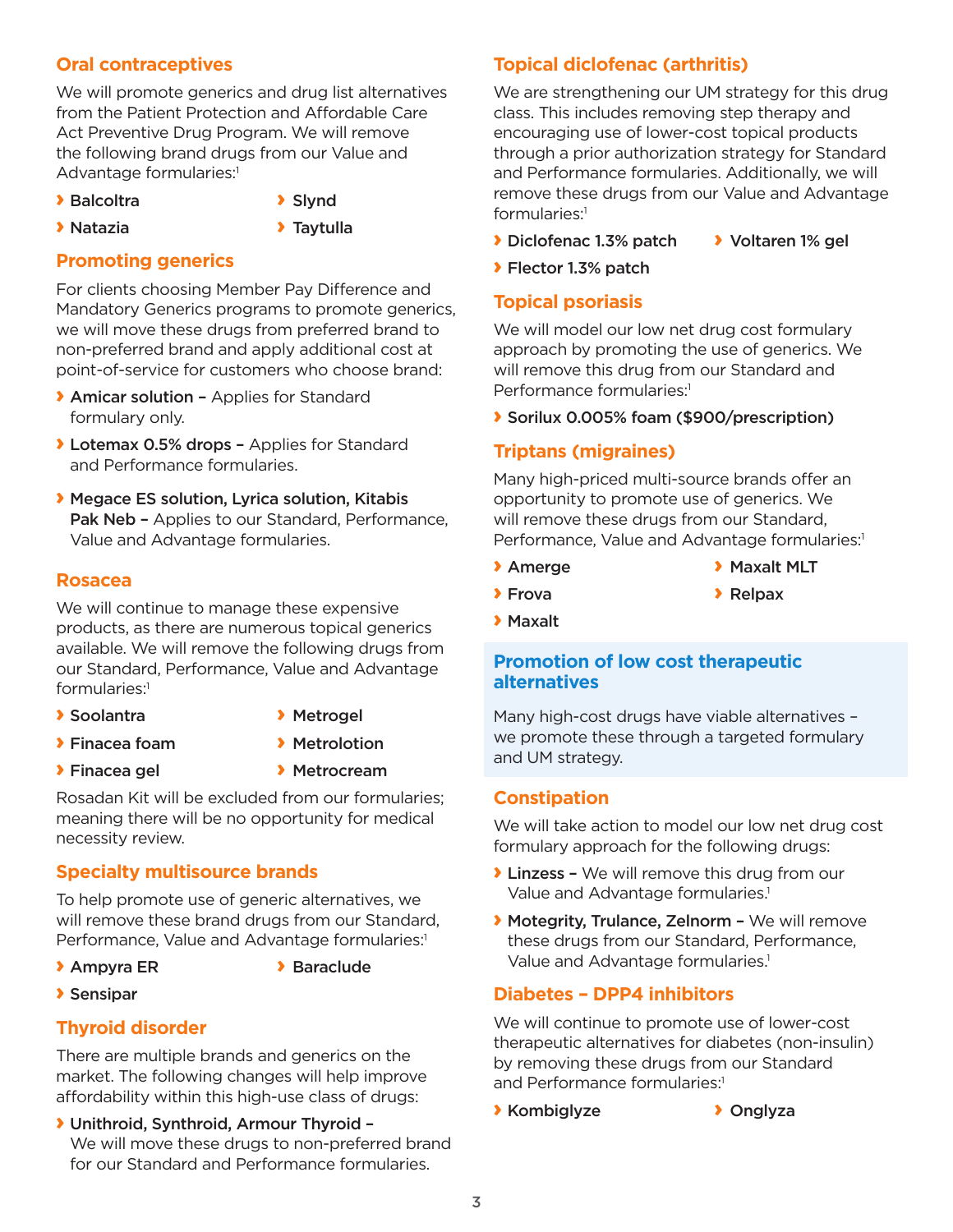#### **Glucose emergency kits**

We will promote use of lower-cost therapeutic alternatives for glucose emergency kits.

- › Baqsimi We will add covereage for this drug to our Standard, Performance, Value and Advantage formularies.
- **Gvoke and Glucagen Hypokit We will remove** these drugs from our Value and Advantage formularies.1

#### **Inflammatory psoriasis and other conditions**

We will promote use of lower-cost therapeutic alternatives for psoriasis and other inflammatory conditions through these actions for the following drugs:

- **Taltz -** We will move this drug to a preferred brand tier for our Standard, Performance, Value and Advantage formularies.
- › Cosentyx We will remove this drug from our Standard, Performance, Value and Advantage formularies.1 – additional alternatives for Cosentyx include Enbrel, Humira, Otezla, Skyrizi, Stelara, Tremfya, Xeljanz/Xeljanz XR, Taltz.

#### **Long-acting beta agonist (LABA)/Inhaled corticosteroid (ICS) inhalers**

These drugs include LABA and ICS for asthma and chronic obstructive pulmonary disorder (COPD). We will promote use of lower-cost therapeutic alternatives for COPD and asthma.

- › Advair HFA and Breo Ellipta We will remove these drugs from our Value and Advantage formularies.<sup>1</sup>
- › Bevespi We will add this drug to preferred brand coverage for our Standard and Performance formularies.

#### **Medication assisted treatment (MAT)**

We will promote use of lower-cost therapeutic alternatives for opioid use disorder by moving this drug from preferred brand to non-preferred brand on our Standard, Performance, Value and Advantage formularies:

#### › Bunavail

#### **Pancreatic enzymes**

These drugs are used for pancreatic insufficiency due to cystic fibrosis, chronic pancreatitis, pancreatectomy or other conditions. We will promote use of lower-cost therapeutic alternatives with these actions:

- › Creon, Pertzye, Zenpep We will remove these drugs from our Standard, Performance, Value and Advantage formularies.<sup>1</sup>
- › Pancreaze We will add this drug to preferred brand coverage for our Standard, Performance, Value and Advantage formularies.

# **Additional clinical updates**

Claims data shows that 60% of use for the following four main brands of non-warfarin oral anticoagulants are not for the proper cardiovascular indication.

To manage proper usage, we will add prior authorization for all formularies for these drugs:

- **> Eliquis > Savaysa**
- **>** Pradaxa **>>** Xarelto
- 
-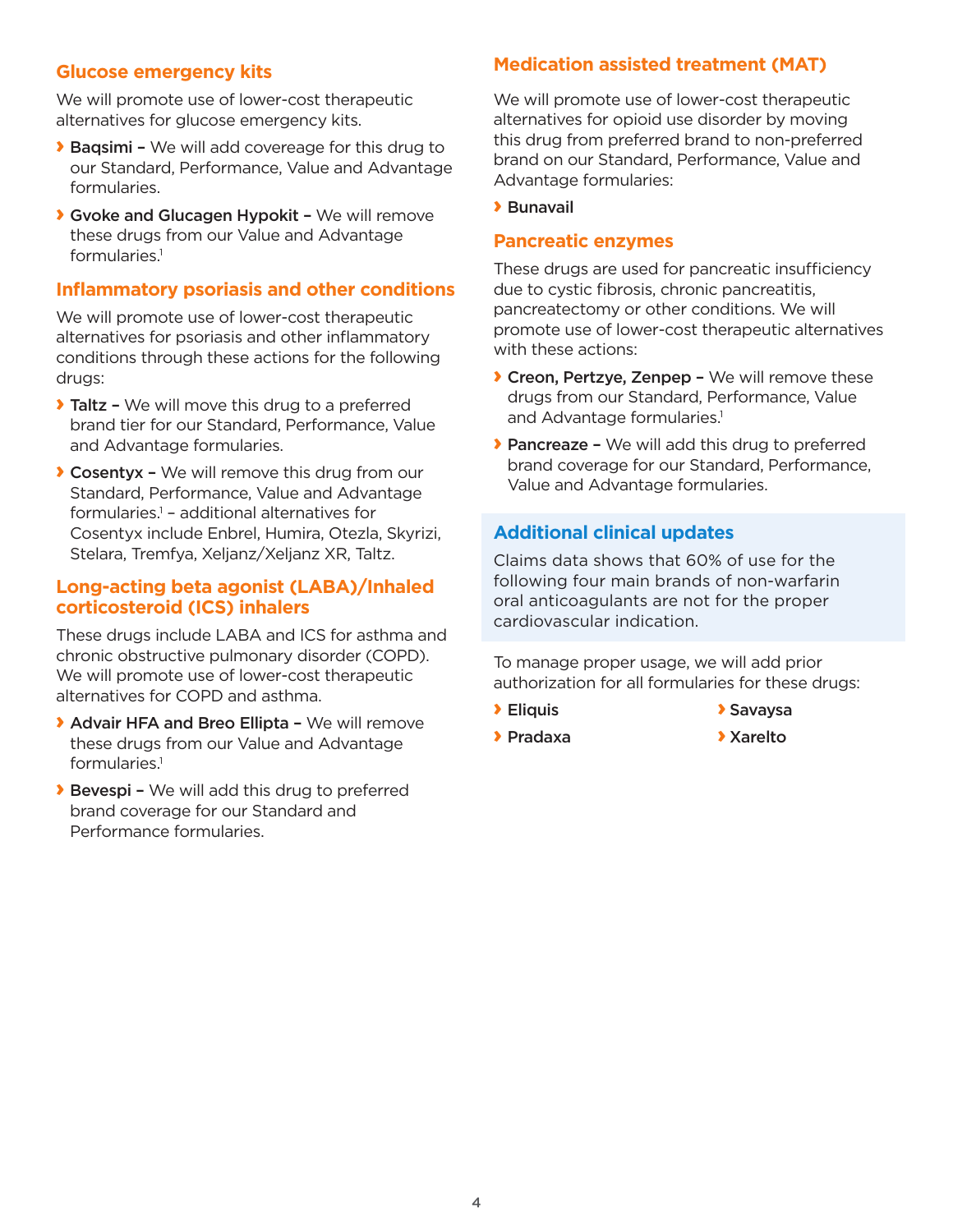

# **Summary of positive changes**

The January 2021 formulary updates will result in positive changes for the following conditions/ drug classes:

| <b>Drug Class (drugs)</b>                                                                  | <b>Planned changes</b>                                                                | <b>Formularies affected</b>                |
|--------------------------------------------------------------------------------------------|---------------------------------------------------------------------------------------|--------------------------------------------|
| <b>Albuterol HFA (generic for Proventil)</b>                                               | Adding authorized generic for Proventil to<br>generic tier                            | Standard, Performance, Value and Advantage |
|                                                                                            | Adding authorized generic for Ventolin HFA<br>to generic tier                         | > Value and Advantage                      |
| <b>Anti-inflammatory</b><br>(Taltz autoinjector and syringe)                               | Adding to preferred brand with no change<br>to specialty pharmacy prior authorization | Standard, Performance, Value and Advantage |
| <b>Cysteamine (Cystagon)</b>                                                               | Moving to preferred brand                                                             | > Value and Advantage                      |
| <b>Glucose emergency kits (Baqsimi)</b>                                                    | Moving to preferred brand and retaining<br>quantity limit                             | Standard, Performance, Value and Advantage |
| <b>Hepatitis C (Harvoni and Epclusa brands)</b>                                            | Moving to preferred brand with no change<br>to specialty pharmacy prior authorization | Standard, Performance, Value and Advantage |
| <b>LAMA/LABA (Bevespi)</b>                                                                 | Moving to preferred brand<br>(previously off formulary)                               | Standard and Performance                   |
| <b>Migraine/injectable Calcitonin</b><br><b>Gene-Related Peptides (Emgality and Ajovy)</b> | Moving Emgality and Ajovy to preferred<br>brand                                       | > Value and Advantage                      |
| <b>Pancreatic enzymes (Pancreaze)</b>                                                      | Moving to preferred brand                                                             | Standard, Performance, Value and Advantage |
| <b>Seizures</b>                                                                            | ▶ Vimpat moving to preferred brand                                                    | > Value and Advantage                      |

#### **Customer communications**

Less than 2% of customers will be affected by these changes.<sup>4</sup>

We will send letters and emails to affected customers in early October 2020. Reminder notifications will release in early November and again in January 2021. Other materials are available at client request, such as formulary specific flyers for customer and formulary PDFs.

## **Health care provider communications**

To build awareness and help providers talk with their patients, we will:

- › Send a letter to affected providers that outlines key formulary changes/drug alternatives.
- **>** Provide a posting on our provider portal.
- › Share a newsletter article.



**Our priority is to maintain affordability for our clients and customers now and in the future. We will continue to make enhancements to our formularies to help drive sustainable cost savings and improve customer health outcomes.**